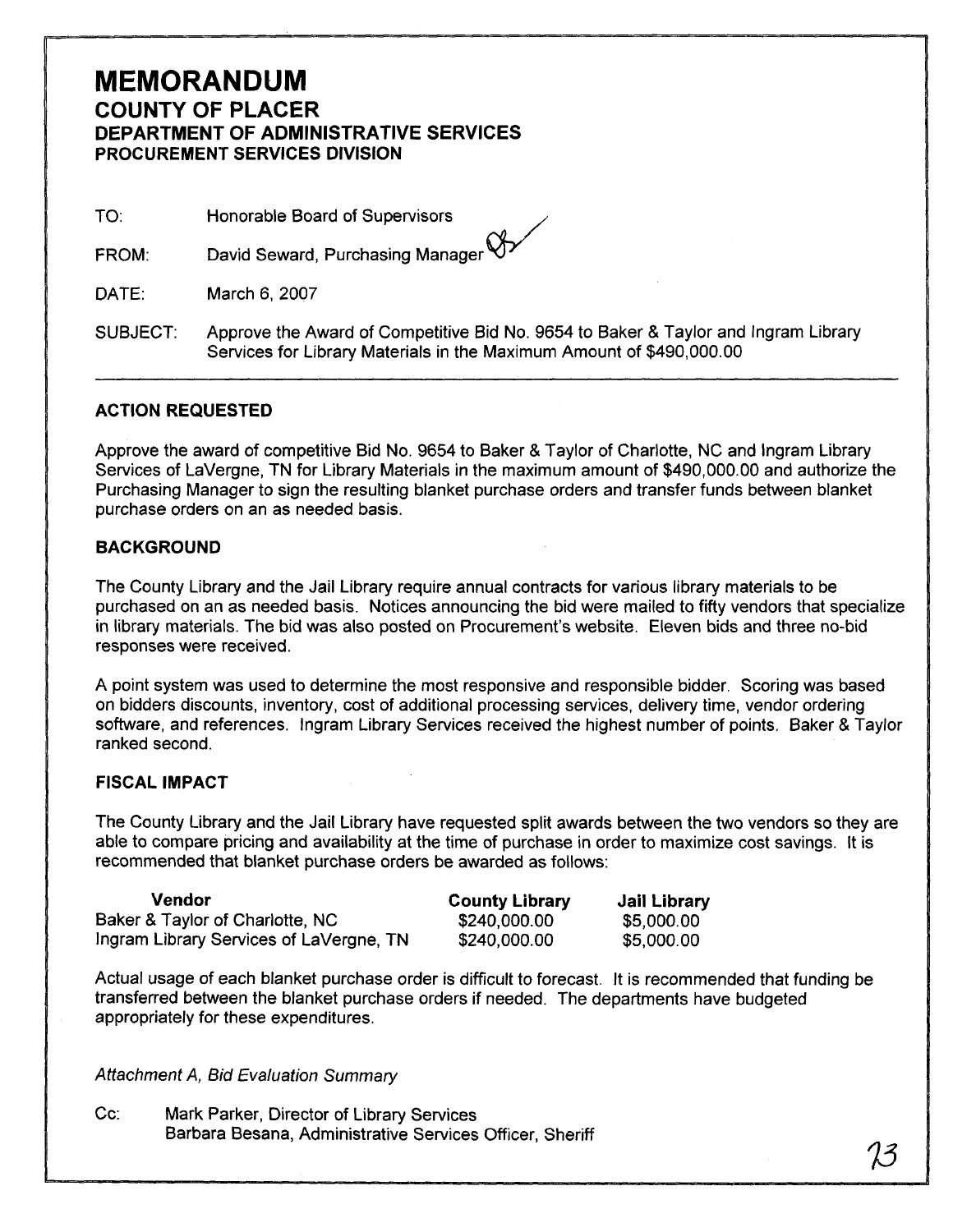

| <b>September</b>                                         | <b>BID EVALUATION SUMMARY &amp; AWARD RECOMMENDATION</b>                                                                                                                                                       | COUNTY OF PLACER,                            | AUBURN, CA                                  |                                                    |                                       |                                                                      |                                                               | Attac                                 |
|----------------------------------------------------------|----------------------------------------------------------------------------------------------------------------------------------------------------------------------------------------------------------------|----------------------------------------------|---------------------------------------------|----------------------------------------------------|---------------------------------------|----------------------------------------------------------------------|---------------------------------------------------------------|---------------------------------------|
| 1/25/07<br>9654<br>Due Date:<br>Bid No.<br>Title:        | <b>Library Materials</b>                                                                                                                                                                                       | Phone:<br>(Recommended award is highlighted) | <b>Estimated Award Date:</b><br>Buyer Name: | Shery Meschede<br>530-889-4252<br>3/6/07           |                                       |                                                                      |                                                               |                                       |
|                                                          | Name of Firm<br>City/State                                                                                                                                                                                     | Lexington, KY<br><b>SWI</b>                  | Baker & Taylor, Inc<br>Charlotte, NC 28217  | Ingram Library<br>La Vergne, TN<br><b>Services</b> | Lodi, NJ 07644-0750<br>Regent Book Co | <b>Brodart Co./Nubro</b><br>Williamsport, PA<br>ن<br>£               | Jacksonville, FL 62650<br>Bound to Stay<br><b>Bound Books</b> |                                       |
|                                                          | Telephone<br>Fax Number                                                                                                                                                                                        | 800-888-4478<br>800-888-6319                 | 800-775-7930 x3248<br>704-998-3260          | 800-937-5300<br>615-213-6004                       | 800-999-9554<br>888-597-3661          | 570-326-1479<br>800-233-8467                                         | 800-637-6586<br>800-747-2872                                  |                                       |
|                                                          | Invoice Terms <sup>(2)</sup>                                                                                                                                                                                   |                                              | N/30                                        | 1%/10 N/30                                         | <b>N/30</b>                           | <b>N<sub>30</sub></b>                                                | $\frac{8}{2}$                                                 |                                       |
| Section 3.0 Discount Offered<br>Items 1-10<br>Items 4-10 | Total Points for Jail<br>Total Points for Library                                                                                                                                                              | $\frac{1}{2}$                                | Points<br>ς<br>$\bar{\mathbf{z}}$           | Points<br>8                                        | $\frac{1}{2}$                         | Points<br>$\overline{\begin{smallmatrix} 68 \ 38 \end{smallmatrix}}$ | $\frac{\text{p}_\text{on}}{\text{p}_\text{on}}$               |                                       |
| Section 4.0 Inventory                                    | Total Points for Jail<br>Total Points for Library                                                                                                                                                              | $\frac{30}{30}$                              | $56\frac{1}{2}$                             | $\frac{1}{72}$                                     | $\frac{1}{\infty}$                    | $\frac{2}{3}$                                                        |                                                               | έ<br>$\mathbf{e}$                     |
|                                                          | Section 6.0 Additional Processing Services<br>Items 6.1a-c<br>Item 6.2a                                                                                                                                        | N                                            | ë<br>w,                                     | ဖ<br>₹                                             | $\frac{1}{2}$                         | ີຕ $\overline{\phantom{a}}$                                          |                                                               | ကြ ဝ                                  |
| Section 9.3 Delivery                                     | Total Points for Jail<br>Total Points for Library                                                                                                                                                              | 00                                           | မာ မာ                                       | च च                                                | $\overline{\mathfrak{s}}$ က           | $\overline{\phantom{a}}$                                             |                                                               | $\overline{\circ}$ $\overline{\circ}$ |
|                                                          | Section 13.0 Vendor Software Programs<br>Total Points for Library                                                                                                                                              | S                                            | e                                           | ₽                                                  | Ιó                                    | ē                                                                    |                                                               | $\overline{\bullet}$                  |
| Section 14.0 References                                  | Total Points for Library                                                                                                                                                                                       | l≨                                           | $\frac{1}{2}$                               | 47                                                 | ΛŅ                                    | ΙÃ                                                                   |                                                               | Į≨                                    |
|                                                          | Total Points for Jail<br><b>Total Points for Library</b>                                                                                                                                                       | $\frac{15}{15}$                              | 136<br>227                                  | $\sqrt{320}$                                       | <b>용호</b>                             | $\overline{r}$<br>$\overline{119}$                                   |                                                               | इ<br>$\overline{17}$                  |
|                                                          | Scoring for the Placer County Library is based on responses to Sections 3.0, 4.0, 6.1, 9.3.13.0 and 14.0<br>Scoring for the Jail Library is based on responses to Sections 3.0 (items 4-10), 4.0, 6.2, and 9.3 |                                              |                                             |                                                    |                                       |                                                                      |                                                               |                                       |
| Placer County Bid No. 9654                               |                                                                                                                                                                                                                |                                              |                                             |                                                    |                                       |                                                                      |                                                               | ፚ                                     |
|                                                          |                                                                                                                                                                                                                |                                              |                                             |                                                    |                                       |                                                                      |                                                               |                                       |